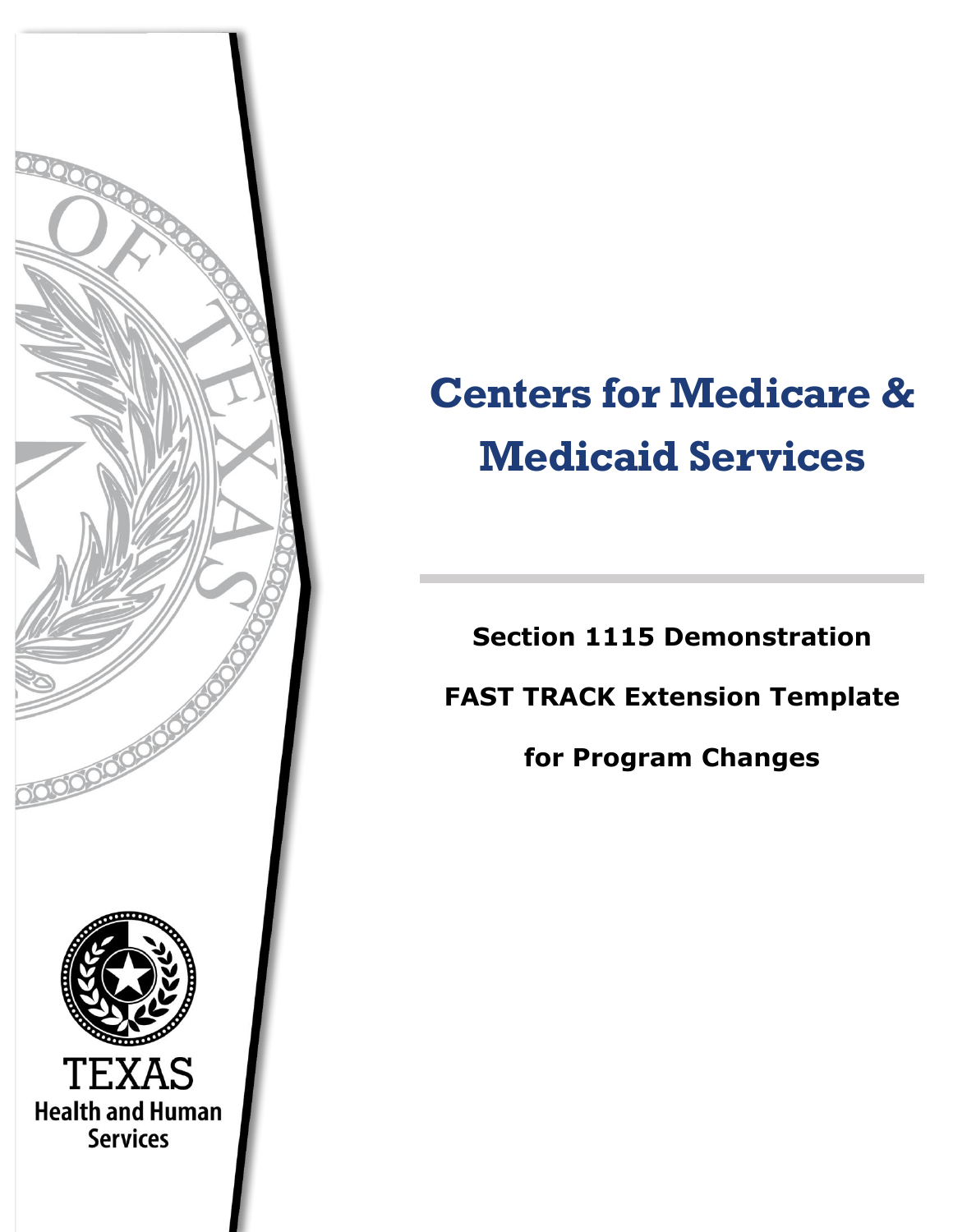## **Proposed Demonstration Changes for the Extension Period**

**A. General Description.** Provide an overall description of the changes the state proposes for the extension of the demonstration. Specifically, include information on the expected impact these proposed program changes will have on populations covered by the demonstration and how it furthers the approved objectives and goals of the demonstration.

The Texas Health and Human Services Commission (HHSC) is submitting a "Fast Track" extension application to the Centers for Medicare & Medicaid Services (CMS) for an amendment to the Texas Healthcare Transformation Quality Improvement Program (THTQIP) waiver under section 1115 of the Social Security Act. The extension request is for 5 years, which will allow the 1115 waiver authority to run through 2027.

The requested extension will allow Texas continued flexibility to pursue the goals of the existing 1115 waiver. The extension will also create financial stability for Texas Medicaid providers, as HHSC works to transition the valuable work identified through Delivery System Reform Incentive Payment (DSRIP) innovations. The extension years as requested create a continuous demonstration period over 10 years, ending September 30, 2027. There are no substantial changes requested under this extension application, therefore, no substantive impact on populations covered by the demonstration.

Through this demonstration, the state aims to continue to:

- Expand risk-based managed care to new populations and services;
- Support the development and maintenance of a coordinated care delivery system;
- Improve outcomes while containing cost growth; and
- Transition to quality-based payment systems across managed care and providers.
- **B. Expenditure Authorities.** List any proposed modifications, additions to, or removal of currently approved expenditure authorities. Indicate how each new expenditure authority is necessary to implement the proposed changes and also how each proposed change furthers the state's intended goals and objectives for the requested extension period.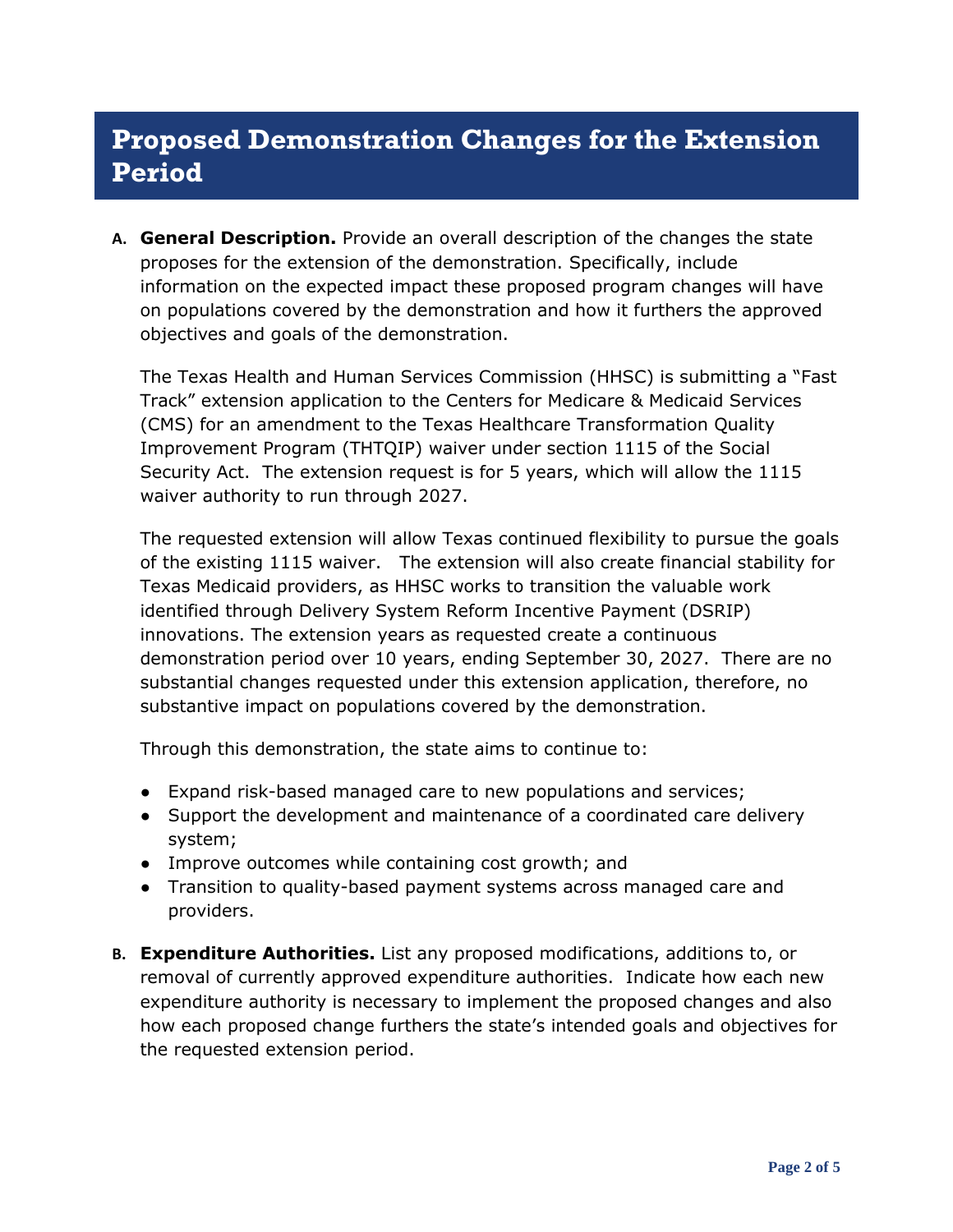There are no proposed modifications to currently approved expenditure authorities.

**C. Waiver Authorities.** List any proposed modifications, additions to, or removal of currently approved waiver authorities. Indicate how each new waiver authority is necessary to implement the proposed changes and also how each proposed change furthers the state's intended goals and objectives for the requested extension period.

There are no proposed changes to currently approved waiver authorities.

**D. Eligibility.** List any proposed changes to the population(s) currently being served under the demonstration.

If the state is proposing to add populations, please refer to the list of Medicaid Eligibility Groups at: [http://www.medicaid.gov/Medicaid-CHIP-Program-Information/By-](http://www.medicaid.gov/Medicaid-CHIP-Program-Information/By-Topics/Waivers/1115/Downloads/List-of-Eligibility-Groups.pdf)[Topics/Waivers/1115/Downloads/List-of-Eligibility-Groups.pdf](http://www.medicaid.gov/Medicaid-CHIP-Program-Information/By-Topics/Waivers/1115/Downloads/List-of-Eligibility-Groups.pdf) when describing Medicaid State plan populations, and for an expansion eligibility group, please provide a plain language description of the group(s) that is sufficiently descriptive to explain to the public.

If the state is proposing to remove any demonstration populations, please include in the justification how the state intends to transition affected beneficiaries into other eligible coverage as outlined in the Special Terms and Conditions (STCs).

There are no proposed changes to currently approved eligibility.

**E. Benefits and Cost Sharing.** Describe any proposed changes to the benefits currently provided under the demonstration and any applicable cost sharing requirements. The justification should include any expected impact these changes will have on current and future demonstration enrollment.

There are no proposed changes to benefits and cost sharing.

**F. Delivery System.** Describe any proposed changes to the healthcare delivery system by which benefits will be provided to demonstration enrollees. The justification should include how the state intends a seamless transition for demonstration enrollees and any expected impact on current and future demonstration enrollment.

There are no proposed changes to the healthcare delivery system under the demonstration. Under the CMS approved DSRIP Transition Plan, HHSC is developing proposals for new programs and policies to sustain quality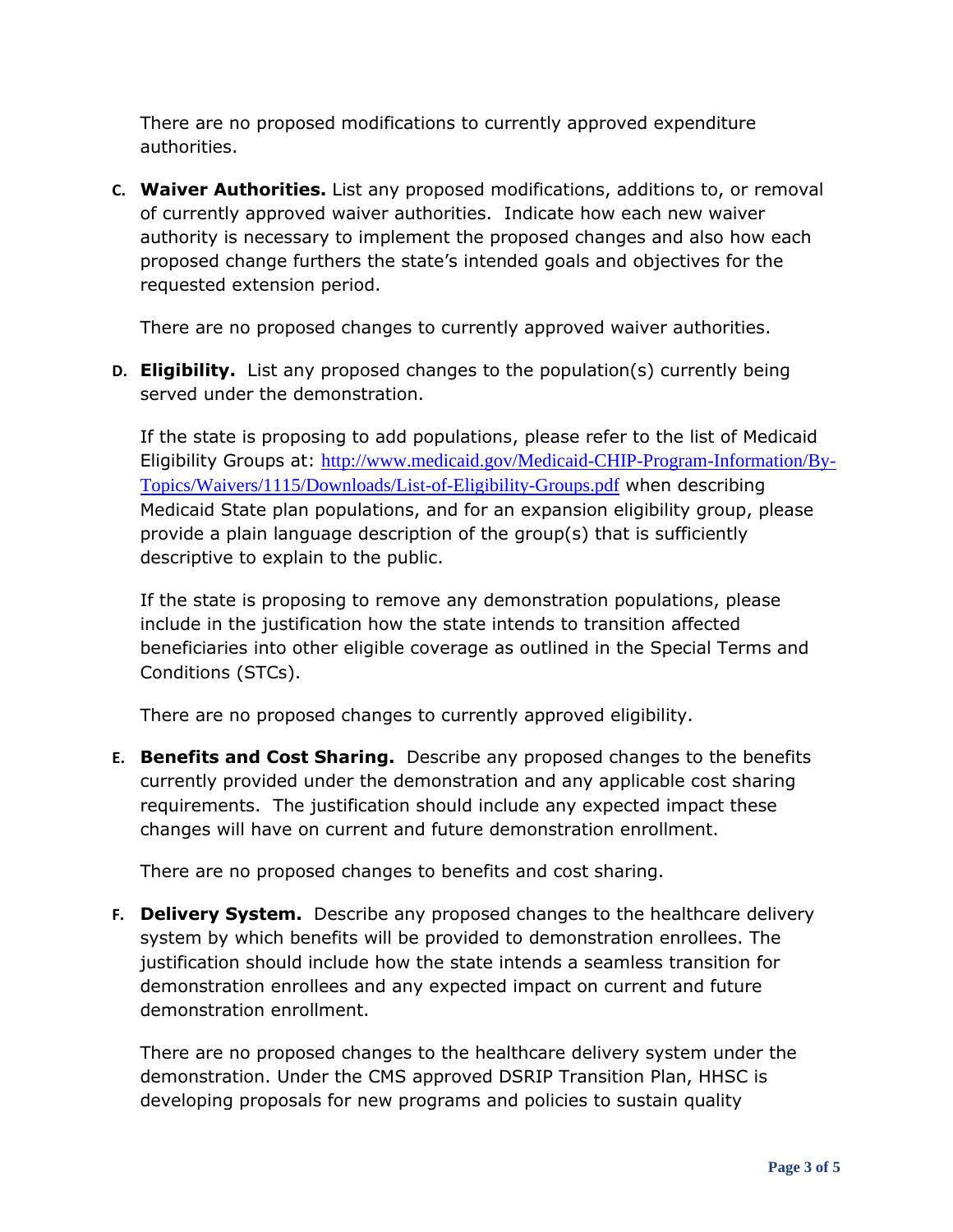improvement started under DSRIP and advance value in the Medicaid managed care program.

**G. Budget/Allotment Neutrality.** Describe any proposed changes to state demonstration financing (i.e., sources of state share) and/or any proposed changes to the overall approved budget/allotment neutrality methodology for determining federal expenditure limits (other than routine updates based on best estimate of federal rates of change in expenditures at the time of extension).

There are no proposed changes. The extended demonstration period continues current budget neutrality methodologies as illustrated in the STCs. A summary of our Budget Neutrality workbook is included as an attachment to this template.

**H. Evaluation.** Describe any proposed changes to the overall demonstration evaluation design, research questions or hypotheses being tested, data sources, statistical methods, and/or outcome measures. Justification should include how these changes furthers and does not substantially alter the currently approved goals and objectives for the demonstration.

The current CMS-approved 1115 evaluation design examines the three components of the THTQIP demonstration (DSRIP, UC Pool, MMC expansion), as well as the overall impact of the THTQIP demonstration (as measured by quality-based payment systems in Texas Medicaid and transformation of the health care system for the Medicaid/low-income population in Texas). The current evaluation design includes 5 evaluation questions and 13 hypotheses. The THTQIP demonstration waiver extension does not alter the overall goals and objectives of the evaluation; therefore, HHSC is not proposing changes to the approved evaluation questions. HHSC is also not proposing changes to hypotheses, data sources, statistical methods, and/or outcome measures for the evaluation of the UC Pool or components related to the overall impact of the THTQIP demonstration.

HHSC proposes changes be considered to further the DSRIP and MMC expansion components. A discussion of potential changes is included in APPENDIX C: Interim Evaluation. HHSC will submit a revision to the CMS-approved evaluation design incorporating these edits following approval of the THTQIP extension. HHSC does not anticipate that proposed adjustments will substantially alter the data sources or analytic methods used in the evaluation. The proposed changes to DSRIP and MMC expansion align with the current goals and objectives for the THTQIP demonstration.